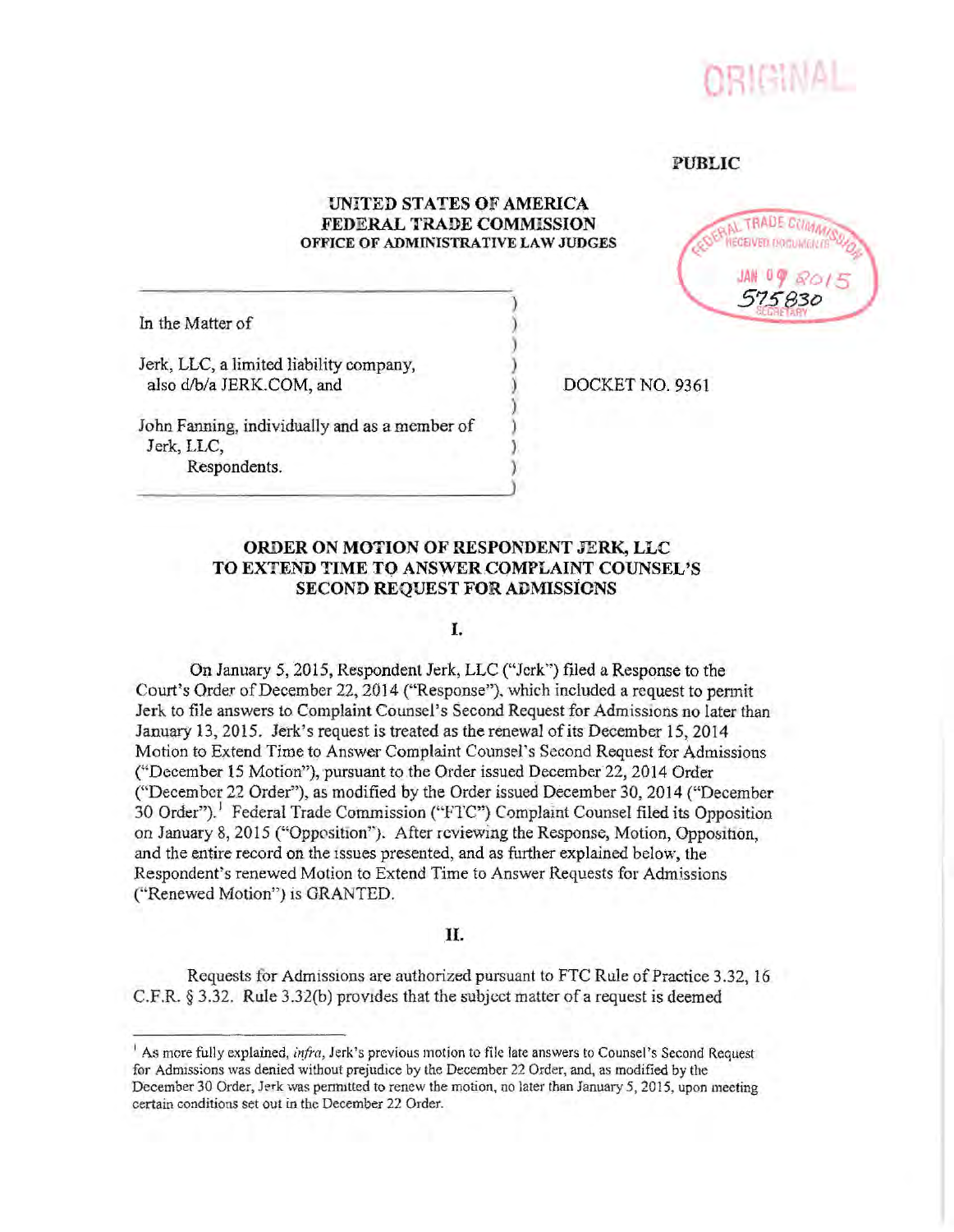"admitted unless, within ten (10) days after serviceofthe request, or within such shorter or longer time as the Administrative Law Judge may allow, the party to whom the request is directed serves upon the party requesting the admission, ... a sworn written answer or objection addressed to the matter."  $16$  C.F.R. § 3.32(b). The Rule further provides:

Any matter admitted under this rule is conclusively established unless the Administrative Law Judge on motion permits withdrawal or amendment of the admission. The Administrative Law Judge may permit withdrawal or amendment when the presentation of the merits of the proceeding will be subserved thereby and the party who obtained the admission fails to satisfy the Administrative Law Judge that withdrawal or amendment will prejudice him in mamtaining his action or defense on the merits.

16 C.F.R § 3.32(c).

#### The December 22 Order, as modified by the December 30 Order

As found in the December 22 Order, Complaint Counsel served a Second Request for Admissions (hereafter, "RFAs") on Jerk on November 4, 2014, by emailing the RFAs to Jerk's most recent counsel and by mailing a copy to Jerk's registered agent, which methods had been authorized by Order dated November 3, 2014. Jerk does not dispute that it was properly served with the RFAs and admits that it failed to respond within the ten days permitted by Rule 3.32(b). Thus, by operation qfRules 3.32(b) and 3.32(c), Jerk is deemed to have "conclusively'' admitted the matters requested, unless the Administrative Law Judge permits withdrawal or amendment.

At the time the RF As were served, Jerk was not represented by counsel because its counsel of record had withdrawn in July 2014 and Jerk had not yet obtained new counsel. The December 15 Motion averred that Jerk had now obtained new counsel, who was working with Jerk to defend this matter on the merits. However, because Jerk failed to adequately explain the reasons for its delay in retaining new counsel, or why such delay should be excused, and because Jerk was in default under two previously issued discovery orders, the December 15 Motion was demed without prejudice. The December 22 Order held that "no later than December 29, 2014, [Jerk] may renew its motion, and the request for relief will be reconsidered upon showing, in addition to any other requirements under  $3.32(c)$ : (1) an explanation for the delay in Jerk's obtaining new counsel, including all reasons therefor; and (2) an offer and detailed plan to promptly comply with the orders of August 15 [requiring Jerk to respond to interrogatones and document requests] and November 25, 2014 [requiring Jerk to provide a corporate designee for deposition]." December 22 Order at 3.

The December 30 Order extended Jerk's time to comply with the December 22 Order to January 5, 2015.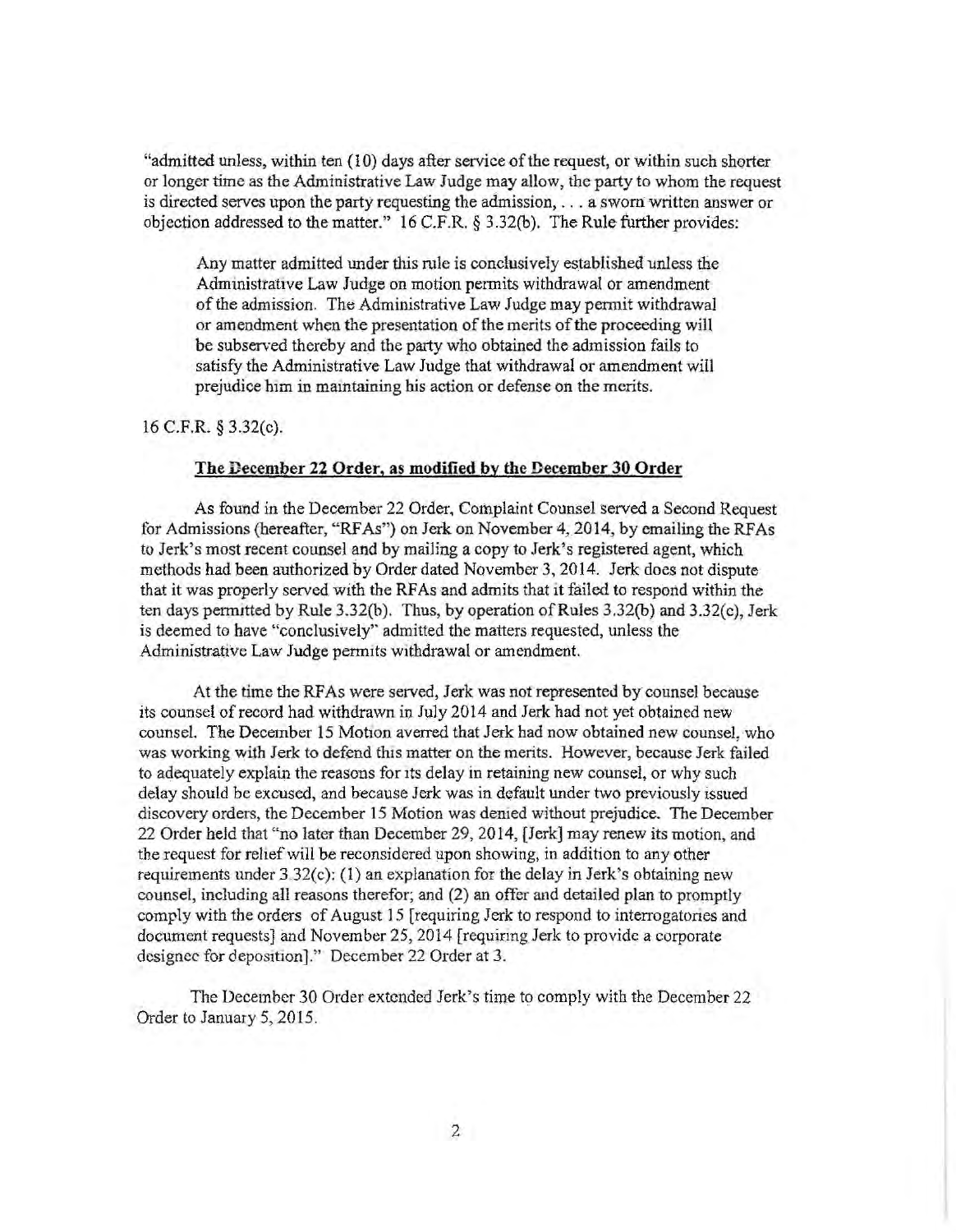#### **Jerk's Response to December 22 Order**

On January 5, 2015, Jerk filed its Response to the December 22 Order, explaining the delay jn obtaining new counsel by stating that prior counsel had been subjected to a deposition in this case, which "would make many attorneys less likely to take on Jerk's representation." Response at 1. Jerk further states that it was working with the other parties in the case on a revised scheduling order, to be submitted by joint motion, which would provide deadlines for Jerk to respond to outstanding interrogatories and document requests.<sup>2</sup> Jerk further proposed that it file its responses to the outstanding request for admissions within the same deadlines, and concluded with its request that its December 15 Motion be granted.

Complaint Counsel responds that Jerk's sole stated justification for delaying in obtaining new counsel- that the deposition of prior counsel would deter new counsel from taking Jerk's case - is not supported by any evidence and constitutes only speculation. Moreover, Complaint Counsel notes, the deposition of prior counsel occurred in October 2014, several months after prior counsel withdrew, and therefore cannot provide an excuse for Jerk's failure to obtain new counsel in the interim. Therefore, Complaint Counsel argues, Jerk has failed to provide any legitimate explanation for its delay in retainmg new counsel, or to demonstrate why such delay should be excused, as required by the December 22 Order.

#### **m.**

Pursuant to Rule  $3.32(c)$ , a request to withdraw or amend admissions is allowable ''when the presentation of the merits of the proceeding will be subserved thereby and the party who obtained the admission fails to satisfy the Admmistrative Law Judge that withdrawal or amendment will prejudice him in maintaining his action or defense on the merits." 16 C.F.R. § 3.32(c).

Jerk's arguments in support of allowing it to answer Complaint Counsel's request for admissions, and Complaint Counsel's counter-arguments thereto, are set forth in detail in the December 22 Order. By way of summary, Jerk argued that it is preferable to have disputes resolved on the merits, rather than by default, which would be the effect of allowing Jerk's constructive admissions- which arise solely from Jerk's fallure to timely answer under Rule 3.32(b) -- to stand; that it is manifestly prejudicial to Jerk to bind 1t to constructive admissions of the factual allegations of the Complaint and of legal liability, instead of allowing Jerk to respond on the merits, and that Complaint Counsel will not be unduly prejudiced by allowing Jerk to respond to the RFAs.

In its opposition to Jerk's December 15 Motion. Complaint Counsel asserted that Jerk failed to demonstrate, as required for withdrawal or amendment of admissions under Rule 3.32(c), that "the merits of the action will be subserved" by allowing Jerk to provide

<sup>&</sup>lt;sup>2</sup> This joint motion was filed, and is discussed below.